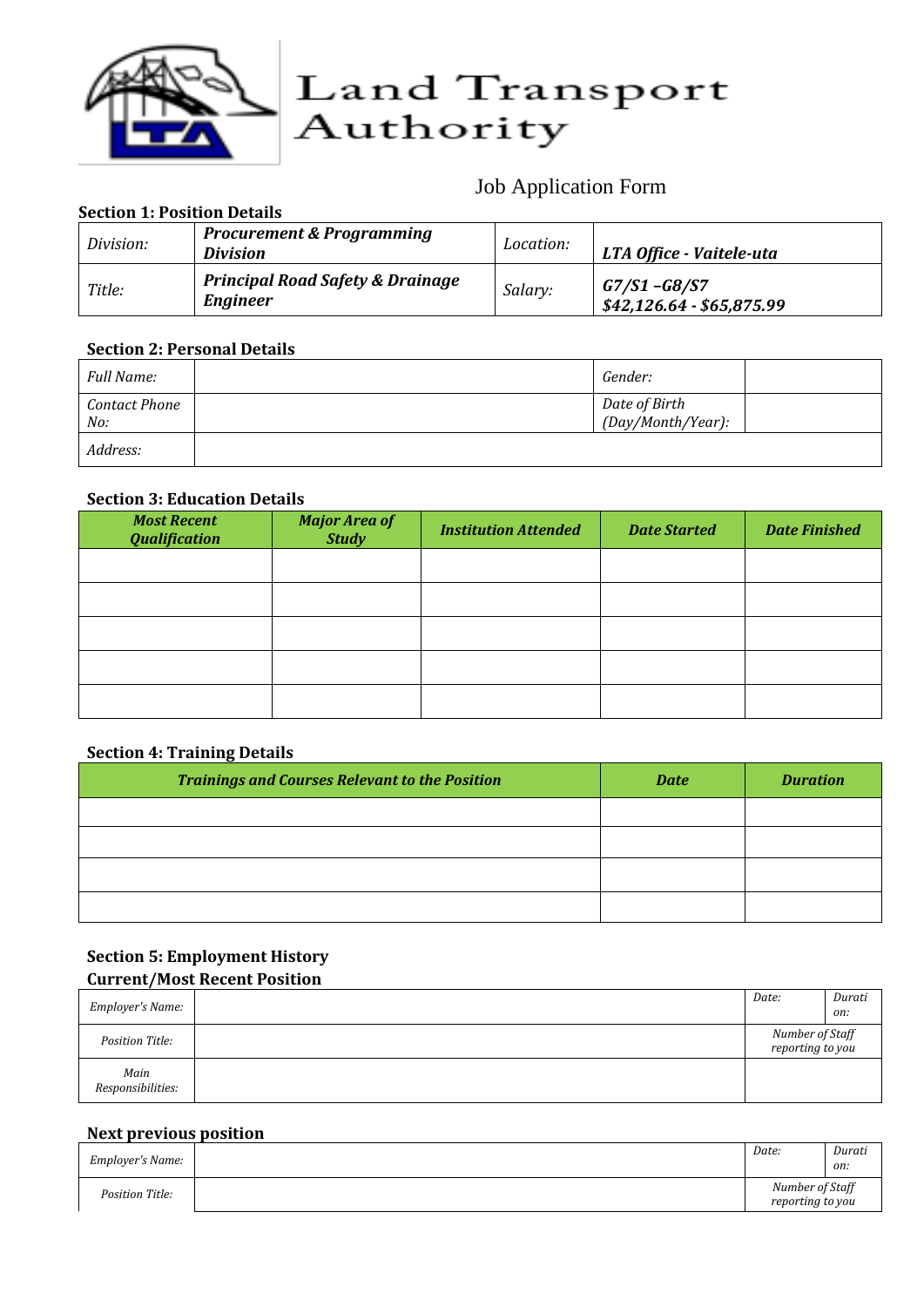| Main                         |  |
|------------------------------|--|
| Responsibilities:<br>.<br>__ |  |

# **Next previous position**

| Employer's Name:          | Date:                               | Durati<br>on: |
|---------------------------|-------------------------------------|---------------|
| Position Title:           | Number of Staff<br>reporting to you |               |
| Main<br>Responsibilities: |                                     |               |

# **Section 6: Selection Criteria**

# **Please provide claims as to why you satisfy each criterion**

| $\mathbf{1}$   | <b>Qualification. Essential</b>                                                                    |
|----------------|----------------------------------------------------------------------------------------------------|
|                | A Bachelors Degree in Civil engineering or relevant discipline from a recognized                   |
|                | institution                                                                                        |
|                | <b>Work Experience. Essential</b>                                                                  |
| $\overline{2}$ | Minimum 3 years of relevant work experience, particularly infrastructural works an                 |
|                | advantage                                                                                          |
|                | <b>Knowledge &amp; Skills. Essential</b>                                                           |
| 3              | Strong written and verbal communication in both English and Samoan language.                       |
|                | Excellent written communication skills and interpersonal skills in Samoan and                      |
|                | English                                                                                            |
|                | <b>Essential</b>                                                                                   |
| 4              | Demonstrated ability to collaborate, network, negotiate and engage effectively with                |
|                | divisional employees, managers and with external stakeholders in issues pertaining                 |
|                | to road safety and drainages.                                                                      |
|                | <b>Essential</b>                                                                                   |
| 5              | Demonstrated ability to formulate, manage and achieve planned outcomes with                        |
|                | approved resources and within agreed timelines in accordance with acceptable<br>ethical standards. |
|                | <b>Essential</b>                                                                                   |
| 6              | Ability to provide technical advice regarding design, construction or program                      |
|                | modifications to road engineering and managerial personnel.                                        |
|                | <b>Essential</b>                                                                                   |
|                | Has sound knowledge of the following legislations, LTA Act 2007, LTA Regulations,                  |
| $\overline{7}$ | Public Finance Management Act 2001, Public Bodies Performance and                                  |
|                | Accountability Act 2001, Ministry of Works Act 2022, Labour and Employment Act                     |
|                | 2013                                                                                               |
|                | <b>Essential</b>                                                                                   |
| 8              | Should be computer literate and has proven experience in Microsoft Office and                      |
|                | other appropriate engineering database.                                                            |